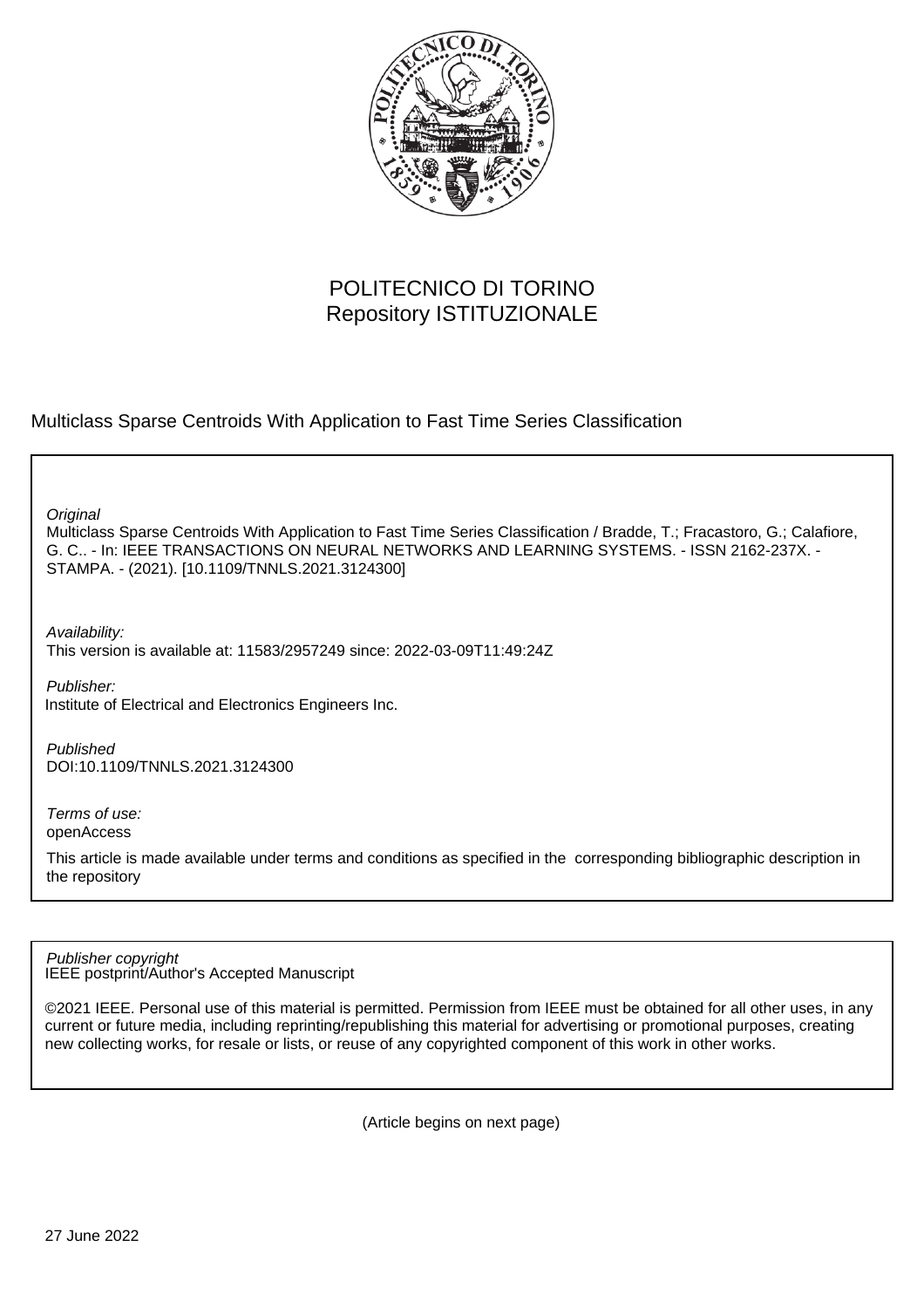# Multi-class Sparse Centroids with Application to Fast Time-Series Classification

Tommaso Bradde, *Student Member, IEEE*, Giulia Fracastoro, *Member, IEEE*, Giuseppe C. Calafiore, *Fellow, IEEE*

*Abstract*—In this paper, we propose an efficient multi-class classification scheme based on sparse centroids classifiers. The proposed strategy exhibits linear complexity with respect to both the number of classes and the cardinality of the feature space. The classifier we introduce is based on binary space partitioning, performed by a decision tree where the assignation law at each node is defined via a sparse centroid classifier. We apply the presented strategy to the time series classification problem, showing by experimental evidence that it achieves performance comparable to that of state-of-the-art methods, but with a significantly lower classification time. The proposed technique can be an effective option in resource-constrained environments where the classification time and the computational cost are critical, or in scenarios where real-time classification is necessary.

#### I. INTRODUCTION

In the last years, the increasing pervasiveness of sensing devices and monitoring services allowed machine learning technologies to be successfully exploited in a growing number of different fields. Boosted by the efforts of both industry and academia, this trend is likely to be maintained in the near future. From a technological standpoint, the scarcity of computational resources represents today a serious limitation for the applicability of such techniques in areas where their potential could be exploited.

In this perspective, this work presents a computationally efficient classifier which may represent a convenient choice whenever the classification time or the computational cost are critical for the application. The proposed classifier is a featurebased method that relies on a binary tree classifier, where each node discerns between two sets of classes to which the upcoming sample might belong. Based on the recent developments of [1], the binary classification rule performed at each node is driven by a sparse nearest-centroid classifier, which relies on an optimal subset of available features, specifically selected during the training phase.

Since the feature selection is embedded in the tree construction, the upcoming samples can be classified by means of only low-dimensional euclidean distances, whose computation requires a negligible amount of time. The classification complexity of the proposed classifier is linear in both the number of classes of the problem and in the number of features retained after the selection stage. Besides the desirable reduction of the classification complexity, the sparsification process allows

neglecting the features that retain no discriminating properties and that could lead to misclassifications, thus improving the accuracy of the classifier.

As a reference field of application for the proposed approach, we shall here refer to the problem of time series classification, which is a staple of the research in data mining and machine learning. The classification of time series performed in real-time or in resource-constrained environments is highly limited by the scalability of the employed technology since, in these cases, guaranteeing a high classification accuracy and computational efficiency, even with very high dimensional samples, is of primary importance. Applications where these constraints are critical include power grid data [2], predictive maintenance [3], and human activity recognition through portable devices [4].

In the available literature, virtually all of the most important general purpose classifiers, such as Support Vector Machines, K-Nearest Neighbors, Gaussian Mixture Models, and Random Forests, have been applied to time series classification [5]. Moreover, deep learning methods have also been tested, [6], a multitude of possible ad-hoc solutions have been proposed to tackle this problem, and the topic has been covered extensively in a number of reviews, see, e.g., [7], [8]. These tailored methods perform the classification on the basis of different criteria, ranging from the exploitation of a suitably defined distance metric computed over the raw time series, [9]–[12], or over a suitably defined approximation of the raw data [13]– [15]; others have been specifically designed to operate on discriminatory sub-sequences of the whole time series, referred to as shapelets [16].

Such a large number of proposed solutions suggests that it is not possible to identify a unique method that can be a valid choice for all the various application scenarios of time series classification. Contrary, the choice of the right technique must be evaluated on the basis of the specific application and the related technological constraints, thus making this problem a meaningful test bench for the strategy we are proposing.

The performance of the proposed classifier has been experimentally evaluated both on well-known benchmark data sets and on the specific problem of human activity recognition based on smartphone-acquired data. The obtained results show that the proposed classifier is on par with state-of-the-art time series classification methods from the point of view of classification performance, while it requires only a fraction of their computational cost.

The paper is organized as follows. In Section II we set the notation and we recall some background notions. In Section III we introduce and discuss the proposed classifier, which is

T. Bradde, G. Fracastoro and G.C. Calafiore, are with the Dept. of Electronics and Telecommunications, Politecnico di Torino, Torino 10129, Italy (e-mail: tommaso.bradde@polito.it, giulia.fracastoro@polito.it, giuseppe.calafiore@polito.it)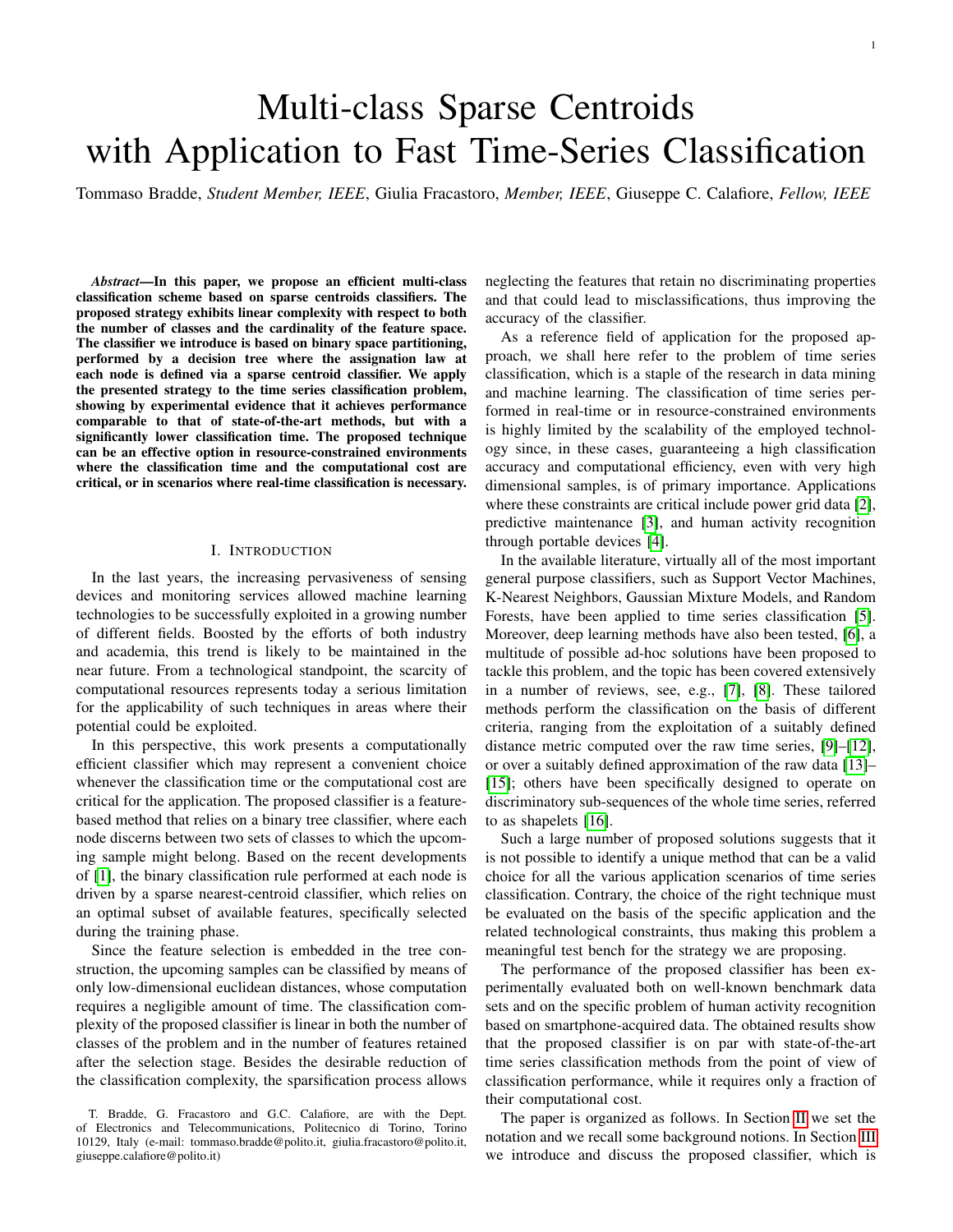#### II. BACKGROUND AND NOTATION

The goal of a classification task is to define a map that links observed feature data to a class membership label. Let  $x_i \in$  $\mathbb{R}^K$  be a vector of features representative of an observation; we define one element of our dataset  $D$  as the couple

$$
d_i = (\boldsymbol{x}_i, c_i),\tag{1}
$$

where  $c_i \in \{1, 2, ..., C\}$  is the class label of the *i*-th observation. Let  $\mathcal{D}_T$  and  $\mathcal{D}_V$  be the training and the validation set, respectively, where  $\mathcal{D}_T \cup \mathcal{D}_V = \mathcal{D}$  and  $\mathcal{D}_T \cap \mathcal{D}_V = \emptyset$ . The core of the proposed classification algorithm is based on the nearest-centroid classifier. For a binary classification problem, i.e.,  $C = 2$ , two centroids can be computed on the basis of the training data  $\mathcal{D}_T$  as

$$
\bar{x}_1 = \frac{1}{n_1} \sum_{i \in \mathcal{I}_1} x_i, \qquad \bar{x}_2 = \frac{1}{n_2} \sum_{i \in \mathcal{I}_2} x_i \tag{2}
$$

where  $\mathcal{I}_1 = \{i : c_i = 1\}$ ,  $\mathcal{I}_2 = \{i : c_i = 2\}$ , and  $n_1$  and  $n_2$  are the cardinalities of the sets  $\mathcal{I}_1$  an  $\mathcal{I}_2$ , respectively.

The centroids can be used to define a classification rule. The class predicted for an upcoming sample  $x$  is the output of the function  $g : \mathbb{R}^K \to \{1,2\}$  defined as

$$
g(\boldsymbol{x}) = \begin{cases} 1 & \text{if } ||\boldsymbol{x} - \bar{\boldsymbol{x}}_2||_2^2 - ||\boldsymbol{x} - \bar{\boldsymbol{x}}_1||_2^2 \ge 0 \\ 2 & \text{if } ||\boldsymbol{x} - \bar{\boldsymbol{x}}_2||_2^2 - ||\boldsymbol{x} - \bar{\boldsymbol{x}}_1||_2^2 < 0 \end{cases} . \tag{3}
$$

When the number  $K$  of available features is very large, a feature selection stage is commonly employed for reducing the complexity of the problem and for retaining only the information that is useful to effectively perform the classification, see e.g. [17]–[20]. Recent results in [1] proved that, in the case of binary classification, it is possible to define a sparse nearest-centroid classifier, which performs efficient *simultaneous* feature selection and classification by detecting the optimal subset of features for the classification task.

For a given sparsity level  $m \leq K$ , we define the sparse centroids as follows:

- 1) Compute the standard class centroids  $\bar{x}_1$  and  $\bar{x}_2$ ;
- 2) Compute the difference vector  $\delta = \bar{x}_2 \bar{x}_1$  and the centroids midpoint  $\tilde{x}$ ;
- 3) Collect in the set  $R$  the indices associated with the m largest elements of  $|\delta|$ . Denote the complementary set  $\mathcal{E} = \{1, ..., K\} \setminus \mathcal{R};$
- 4) The sparse centroids are given by  $\bar{\theta}_1^m = x_1^{\mathcal{R}} + \tilde{x}^{\mathcal{E}}$  and  $\bar{\theta}_2^m = x_2^{\mathcal{R}} + \tilde{x}^{\mathcal{E}}$ , where we use the notation  $x^{\mathcal{R}}(x^{\mathcal{E}})$ to denote a vector of the same dimension as  $x$  which coincides with x at the locations in  $\mathcal{R}(\mathcal{E})$  and is zero elsewhere.

Then, the optimal nearest-centroid classification rule is given by the function  $f_m : \mathbb{R}^K \to \{1,2\}$  defined as

$$
f_m(\boldsymbol{x}) = \begin{cases} 1 & \text{for } ||\boldsymbol{x} - \bar{\boldsymbol{\theta}}_2^m||_2^2 - ||\boldsymbol{x} - \bar{\boldsymbol{\theta}}_1^m||_2^2 \ge 0 \\ 2 & \text{for } ||\boldsymbol{x} - \bar{\boldsymbol{\theta}}_2^m||_2^2 - ||\boldsymbol{x} - \bar{\boldsymbol{\theta}}_1^m||_2^2 < 0. \end{cases} \tag{4}
$$

We highlight that, in the above equations, the centroids elements associated to the set of indices  $\mathcal E$  play no role for the sake of classification; thus, the computational effort required to compute (4) is reduced with respect to the one associated to (3). This also enables the possibility to avoid the computation of the corresponding features during the classification task, thus reducing its time requirements.

The most appropriate level of sparsity for  $\bar{\theta}_1^m$  and  $\bar{\theta}_2^m$ (which we will denote in the following with  $k$ ) can be found by cross-validation. We highlight that the computational cost required for training the above sparse centroid classifier is  $O(Kn)+O(K \log m)$ , being  $n = n_1+n_2$ ; we refer the reader to [1] for a deeper analysis of the theoretical aspects of this method.

#### III. SPARSE CENTROID TREE

In this section, we present the proposed method for extending the binary sparse centroid classifier to the multi-class case. As the assignation rule described by (4) is intrinsically binary, we propose a multi-class classification strategy based of sequential binary partitions of the set of classes. This strategy can be easily implemented by building a binary tree where each node applies the sparse centroid classification rule (4) in order to discern between two sets of potential classes. By following the classification path from the root node to one of the leaves, the appropriate sequence of binary partitions will output the class label. The proposed binary tree is thus able to handle simultaneously both the stages of feature selection and classification.

The binary space partitions of the tree classifier are defined in an iterative way. We explain next the procedure for performing a binary partition over a generic classes set  $C_R \subseteq \mathcal{C}$ . Building the proposed decision tree classifier will require to apply such operation in an iterative way.

Let  $\mathcal{P}(\mathcal{C}_R)$  be the set of all the possible binary partitions of the set  $C_R$ . We denote one of its elements as  $P = \{P_1, P_2\}$ , where  $P_1 \cup P_2 = C_R$  and  $P_1 \cap P_2 = \emptyset$ . The two sets of classes  $P_1$  and  $P_2$  represent the current candidate binary partitions of  $\mathcal{C}_R$ . We can define a binary representation of the data based on this binary partition. let  $X$  be a place-holder for either  $T$ or V; then for each data sample  $d = (\mathbf{x}, c) \in \mathcal{D}_X$  we build the binary dataset  $\mathcal{D}_{X|P}$  associated with the partition P according to the following rule:

$$
(\mathbf{x}, 1) \in \mathcal{D}_{X|P} \quad \text{if} \quad c \in P_1; \n(\mathbf{x}, 2) \in \mathcal{D}_{X|P} \quad \text{if} \quad c \in P_2; \tag{5}
$$

if none of the above condition is satisfied, then the observation x is not included in  $\mathcal{D}_{X|P}$ . After having defined the binary representations for the training and validation datasets, we can apply the sparse nearest-centroid classifier for evaluating the quality of the candidate classes partition. Given a maximum allowed degree of cardinality  $\bar{m} < K$ , the accuracy of the assignation rule in (4) is evaluated on the validation samples for different levels of cardinality  $m = 1, ..., \overline{m}$ . The performance index of the split  $P = \{P_1, P_2\}$  is chosen to be the highest reachable level of accuracy, attained for a given sparsity degree  $k \leq \overline{m}$ . By repeating the process for all the elements of  $P$ , we choose the partition of the class space  $C_R$ that shows the highest performance index. The chosen partition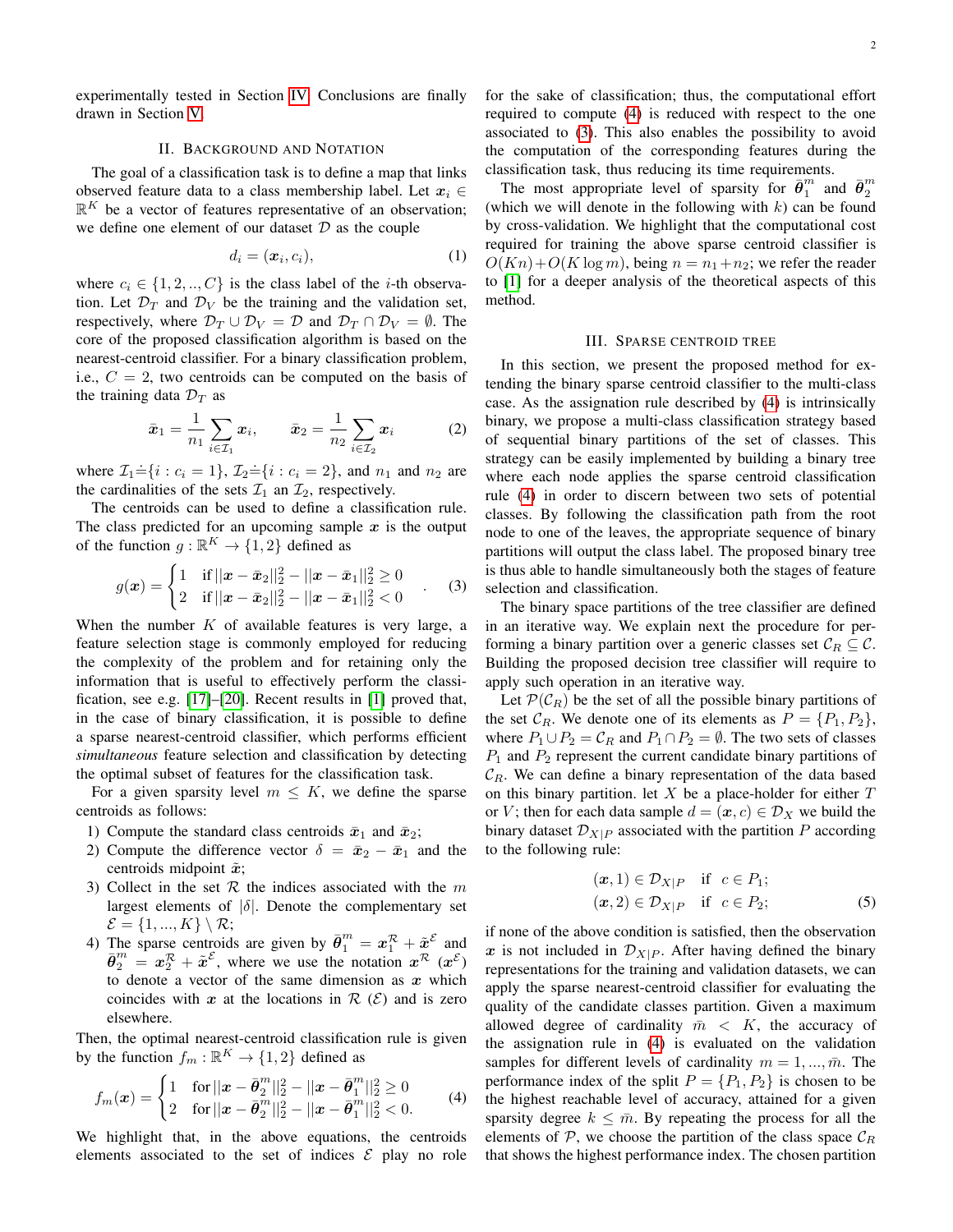is denoted as  $P^* = \{P_1^*, P_2^*\}$ . The steps required to partition the class space are reported in Algorithm 1. A standard crossvalidation scheme can be applied within Algorithm 1 in order to guarantee a meaningful evaluation of the quality of each possible split of the classes set.

### Algorithm 1 Nearest-centroid binary space partitioning

- **Input:** Training dataset  $\mathcal{D}_T$ , validation dataset  $\mathcal{D}_V$ , set of classes to be partitioned  $\mathcal{C}_R$ , set of all the classes  $\mathcal{C}$ , maximum feature vector cardinality  $\bar{m}$ .
- **Output:** Best class space partitioning,  $P^* = \{P_1^*, P_2^*\}$ , cardinality level k.
- 1: for each element  $P = \{P_1, P_2\} \in \mathcal{P}(\mathcal{C}_R)$  do
- 2: Build the set  $\mathcal{D}_{T|P}$  by applying the class partition (5) to  $\mathcal{D}_T$
- 3: Build the set  $\mathcal{D}_{V|P}$  by applying the class partition (5) to  $\mathcal{D}_V$
- 4: compute the centroids  $\bar{x}_1$ ,  $\bar{x}_2$  on  $\mathcal{D}_{T|P}$  as in (3)
- 5: **for**  $m = 1, 2, ..., \bar{m}$  do
- 6: Apply (4) with cardinality degree  $m$  to the samples that belong to  $\mathcal{D}_{V|P}$ . Define  $a_m$  as the number of properly classified samples.
- 7: Define the performance index  $a(P, m) = \frac{a_m}{|\mathcal{D}_{V|P}|}$
- 8: end for
- 9:  $k^P = \text{argmax}_m a(P, m)$
- 10: end for
- 11:  $P^* = \underset{\sim}{\text{argmax}}_{P \in \mathcal{P}} a(P, k^P).$ 12:  $k^* = k^P$ .
- **Return:**  $P^*$  and  $k^*$ .

#### Algorithm 2 Training of Nearest-centroid binary tree

**Input:** Set of classes C, Dataset partition  $\mathcal{D}_T$ ,  $\mathcal{D}_V$ , maximum cardinality degree  $\bar{m}$ . Output: Decision tree classifier. 1: Set  $C_1 \leftarrow C$  as input class for the root node  $N_1$ . 2: Initialize the set of tree leaves  $\mathcal{L} = \{N_1\}.$ 3: while  $\dim(\mathcal{L}) < \dim(\mathcal{C})$  do 4: for each  $N_l \in \mathcal{L}$  do 5: if  $\dim(\mathcal{C}_l) > 1$  then 6: Set  $C_R \leftarrow C_l$ . Apply Algorithm 1 7: Assign the decision rule  $f_k$  to  $N_l$ . 8: Define the two nodes  $N_{l+1}$ ,  $N_{l+2}$  as children of  $N_l$ . 9: Set  $C_{l+1} \leftarrow P_1^*$  and  $C_{l+2} \leftarrow P_2^*$ . 10: **Remove**  $N_l$  from  $\mathcal{L}$ . 11: Add  $N_{l+1}$  and  $N_{l+2}$  to  $\mathcal{L}$ . 12: else 13: Do nothing 14: end if

- 15: end for
- 

```
16: end while
Return: Decision tree classifier
```
After having defined the above partitioning strategy, the construction of the decision tree classifier is straightforward. The root node performs the first binary partition of the set  $C$ . By applying Algorithm 1, we compute the optimal set partition

 $P^* = \{P_1^*, P_2^*\}$ , which will be assigned as input classes for the two children nodes. The same procedure is applied iteratively on each of the children nodes until the number of tree leaves equals the number of classes in  $C$ . Algorithm 2 summarizes the procedure for the generation of the decision tree classifier, where we denote with  $C_l$  the set of input classes of the l-th node of the tree.

Once the classifier tree is defined, the classification of an incoming sample can be performed by following, from the root to one of the leaves, the path imposed by the assignation rules associated to each node. By following this path, we compute only the features required by the nodes of such path. We remark that the overall number of features required to classify a given sample is the sum of all the features required by the assignation rules that are computed along the classification path, from the root node to one of the leaves, which is different for each output class. As shown by the experiments of section IV, the decision tree structure implicitly carries out a hierarchical partitioning which also gives information about the linear separability of the classes.

We conclude this section with an analysis of the computational complexity of the proposed algorithm. Since the complexity of both the training and the classification stages relies on the chosen class space partitioning and the optimal sparsity degree associated to the sparse centroid classifiers at each node, we will state the computational complexity considering the worst-case scenario.

Proposition 1 (Computational Complexity). *The worstcase computational complexity required by the Nearestcentroid binary tree for classifying an upcoming da* $tum$  is  $O(C\bar{m})$ . The complexity of its training stage is  $O(2^{C}Kn) + O(2^{C}K \log \bar{m}).$ 

To prove the above proposition for the testing stage, consider that a binary tree with C leaves contains  $C - 1$  internal nodes. Since the classification complexity of the single sparse centroid classifier is  $O(m)$ , the worst case classification complexity for the binary tree is  $O(C\bar{m})$ , where  $\bar{m}$  is the maximum cardinality degree set by the user. This means that the classification time is linear with respect to the number of classes and the feature cardinality.

To assess the computational complexity of the training stage, we recall that the number of possible binary partitions of a set with C elements is  $2^{C-1} - 1$ . Thus, the training complexity is  $O(2^{C}Kn) + O(2^{C}K \log \overline{m}).$ 

#### IV. EXPERIMENTAL RESULTS

In this section, we provide empirical evidence of the effectiveness of the proposed method. The experimental validation is performed in two stages. We first compare the performance of our algorithm with state-of-the-art time series classifiers. This first stage is performed using various benchmark time series datasets. Then, in the second part of the experimental validation, we show an application of the proposed method in a resource-constrained scenario. In particular, we focus on the specific problem of Human Activity Recognition, showing that the proposed method can be successfully employed for applications with strong resource constraints.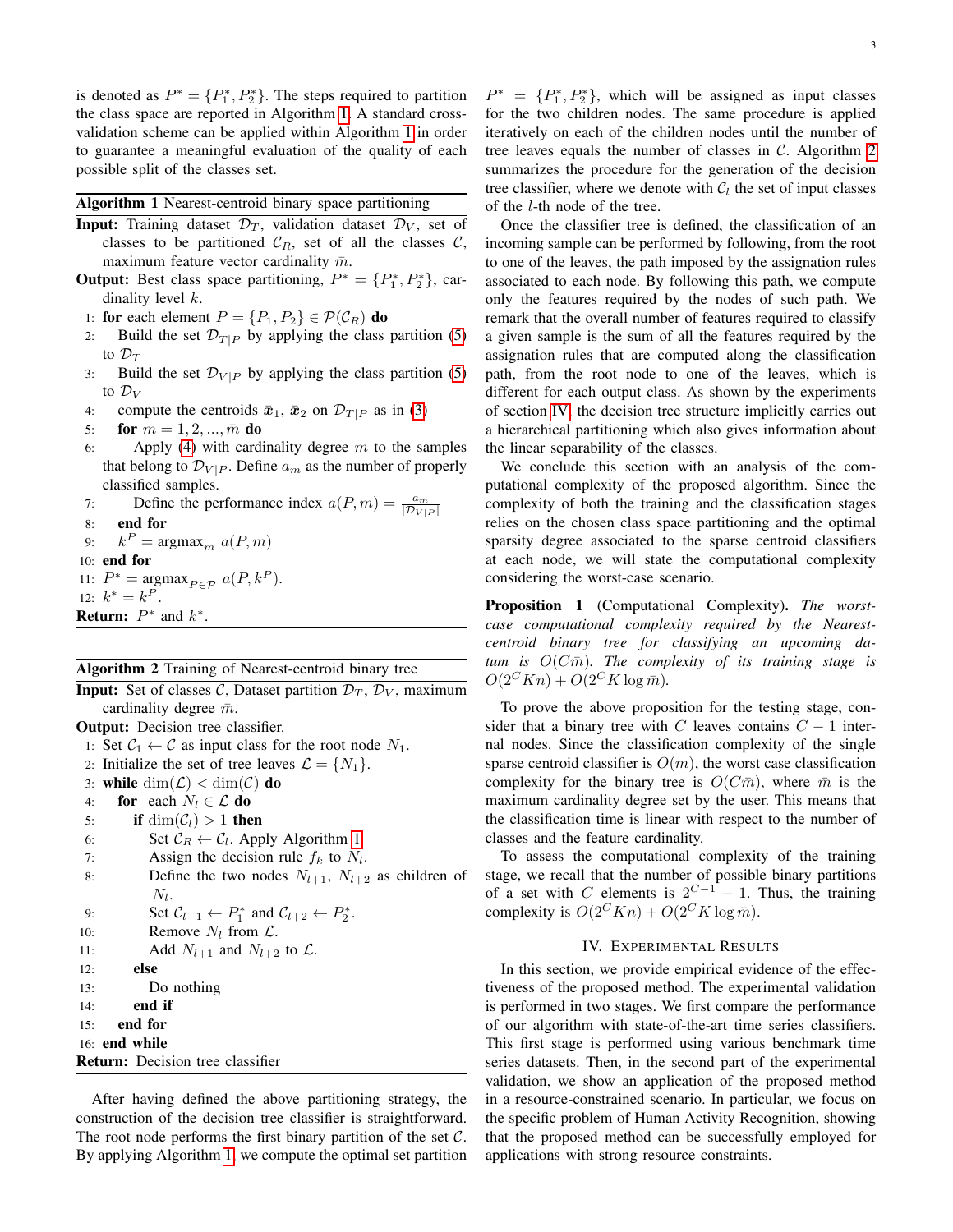The numerical experiments are carried out in Matlab (whenever not differently specified), making use of the same machine, namely a laptop equipped with 2GHz CPU and 8 GB of RAM. The code and all the datasets are available at [https://github.com/tomBradde/](https://github.com/tomBradde/Fast-Time-Series-Classification-via-Sparse-Centroids) [Fast-Time-Series-Classification-via-Sparse-Centroids.](https://github.com/tomBradde/Fast-Time-Series-Classification-via-Sparse-Centroids)

#### *A. Performance over Benchmark Datasets*

The purpose of this experimental section is to show how the proposed method can be effectively applied to generic time series classification problems in order to guarantee major speed up in terms of computation time. This speed up comes together with accuracy scores that are compatible with those of state-of-the-art time series classifiers. The proposed sparse centroid tree classifier is evaluated on a set of benchmark time series classification datasets. All the datasets are extracted from the *UCI Machine Learning Repository* [21], which is considered as a standard benchmark database for time series classification problems, see, e.g., [6], [7]. We refer the reader to [21] for further information about the processes used to generate the time series and the references to their original sources. In Table I we report some information about the datasets considered in the experimental evaluation, namely the dimension of test/training set, the number of classes, and the length of the time series observations involved in the problem. For all these datasets, we used the same train/test split proposed in the UCI repository.

As the datasets are provided in the form of raw time series, we map the observation into an initial set of features; this strategy is commonly employed in time series classification, see, e.g., [22], [23]. The features we exploit have been selected according to the literature and include statistical properties [24], spectral representations [25], self-similarities measures [26], and other characteristics related to the time series.

For each dataset, we trained 10 different sparse centroid classifiers, applying a standard cross-validation scheme within Algorithm 1; each classifier has been trained by making use of a different random sample partitioning for performing the cross-validation. The resulting classifiers have been evaluated on the test samples and from the resulting performances we derived the mean value of the accuracy of the classifiers and the associated variance.

In order to validate the effectiveness of the proposed feature selection strategy, we included in our comparison also a decision tree classifier built according to Algorithm 2, making use of the the assignation rule (3) instead of (4). This decision tree classifier makes use of all the available features, without performing any feature selection.

As for terms of comparison, we selected some of the state-of-the-art algorithms analyzed in [7], namely Derivative DTW [11], 1-Nearest Neighbor with SAX [13], Proximity Forest [27], BOSS [28], cBOSS [29], VSM [15], Fast Shapelets [16], and Time Series Forest [30]. In addition, we also considered some deep learning methods, namely Fully Convolutional Neural Networks (FCN), Residual Networks (ResNet) [31], and Time Convolutional Neural Networks (Time-CNN) [32]; to test these classifiers, we used the public code provided in the repository [33]. The numerical experiments for the deep learning methods are carried out in Tensorflow 2.0 making use of a machine equipped with a Nvidia TITAN RTX GPU.

Table II reports the test accuracy results and the cumulative time required by each classifier to perform the training and testing stages. Some values in the table are missing because the classifier training and testing procedures required more than 10 minutes to be completed. For each classifier, we report the average accuracy reached over the completed experiments (i.e. those that required less than 10 minutes to be completed).

The results show that the proposed classifier offers training and classification times that are order of magnitudes better (lower) than the one required by state-of-the-art methods, all the while achieving competitive accuracy levels. Additionally, we notice that the performance of the centroid tree classifier built without performing feature selection is worse than that of the proposed approach, both in terms of accuracy and of time requirements; this confirms that the proposed sparsification strategy may improve *both* time efficiency and accuracy.

#### *B. Application to Human Activity Recognition*

In this section, we experimentally show the applicability of the sparse centroid tree to the specific problem of Human Activity Recognition (HAR) based on sampled sensors data. Since this task is usually required to be performed by portable instrumentation with low computational capacity, the potential solutions must take into account the strong technological constraints imposed by the hardware [4], [34].

Furthermore, due to the increasing number of sensors embedded in devices of common use, the problem is more properly tackled by taking into account multivariate time series data. When multivariate time series are considered, the ensuing amount of data readily becomes difficult to handle, and often dimensionality reduction is desirable. These characteristics motivated us to test the proposed method in such application scenario. We used the public dataset provided by Anguita *et al.* in [35]. The dataset considers six different activities, namely *walking*, *walking upstairs walking downstairs*, *sitting*, *standing*, and *laying*. Each sample is represented by a feature vector of dimension 561. The observations were split in a training set of dimension 9309 and a test set of dimension 1030.

The sparse centroid tree is trained in 32 s and the mean accuracy over the test samples is 87%. The per-class classification performance is shown in Table III, where we indicate also the number of required features. We highlight that the classifier achieves 100% accuracy for the *laying* activity, requiring only 1 feature. The overall number of features that are required by the sparse centroid tree is 45, while the mean classification time over all the test samples is only 38  $\mu$ s.

We also provide a performance comparison between the proposed method and the most commonly employed classifiers for human activity recognition, namely Naive Bayes [36], K-nearest neighbour and Random Kitchen Sinks SVM [37]. Since the proposed sparse centroid tree performs simultaneous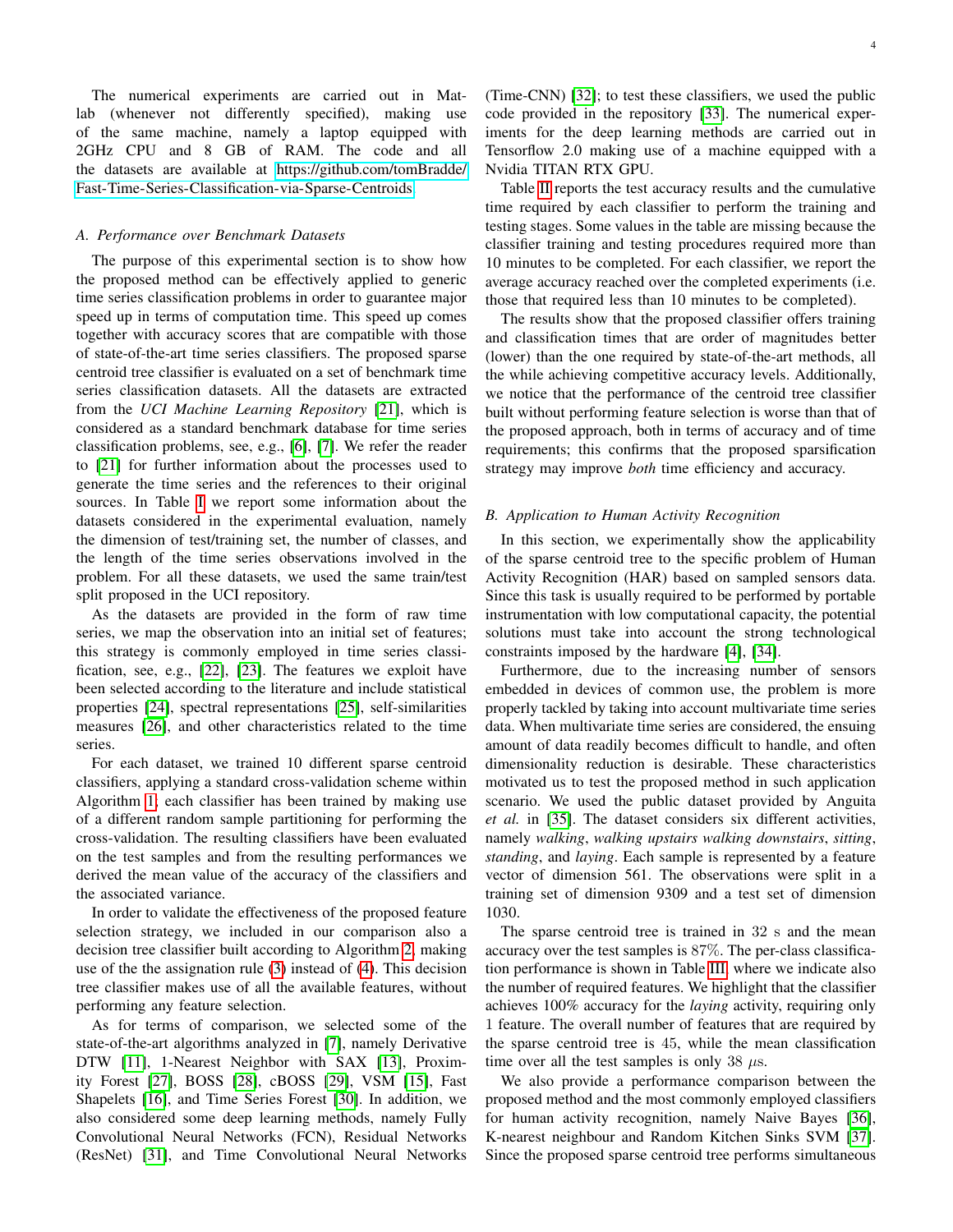| TABLE I                                                       |  |
|---------------------------------------------------------------|--|
| BENCHMARK DATASETS CONSIDERED IN THE EXPERIMENTAL EVALUATION. |  |

|                         | Trace | Synthetic<br>control | UMD  | TwoPatterns | <b>CBF</b> | Meat | Car | ProximalPhalanx<br>AgeGroup | Plane | <b>BME</b> |
|-------------------------|-------|----------------------|------|-------------|------------|------|-----|-----------------------------|-------|------------|
| <b>Training Samples</b> | 100   | 300                  | 36   | 1000        | 900        | 60   | 60  | 400                         | 105   | 30         |
| <b>Test Samples</b>     | 100   | 300                  | 144  | 4000        | 30         | 60   | 60  | 205                         | 105   | 150        |
| ∟ength                  | 275   | 60                   | l 50 | 128         | 128        | 448  | 577 | 80                          | 144   | 128        |
| <b>Classes</b>          |       |                      |      |             |            |      |     |                             |       |            |

|                         |          | Trace            | Synthetic<br>Control     | <b>UMD</b>         | Two<br>Patterns          | <b>CBF</b>               | Meat              | Car                          | Proximal<br>Phalanx<br>AgeGroup | Plane              | <b>BME</b>         | Average<br>Accuracy |
|-------------------------|----------|------------------|--------------------------|--------------------|--------------------------|--------------------------|-------------------|------------------------------|---------------------------------|--------------------|--------------------|---------------------|
|                         | Time     | $1.1$ s          | 2.8s                     | 0.68 s             | 7 <sub>s</sub>           | $\overline{5.6}$ s       | 0.7 s             | $\overline{1.3}$ s           | $\overline{1.9s}$               | $\overline{1.2}$ s | $0.2$ s            |                     |
| Sparse<br>Centroid tree | Accuracy | 98%              | 98%                      | 87%                | 90%                      | 100%                     | 94%               | 70%                          | 83%                             | 97%                | 97%                | 91.4%               |
|                         | Variance | $3e-5$           | $\Omega$                 | $1e-3$             | $1e-5$                   | $\Omega$                 | $1.4e-4$          | $6e-4$                       | $5e-4$                          | $1e-4$             | $\Omega$           |                     |
| Centroid Tree           | Time     | 2.3 s            | $\overline{5.6}$ s       | $\overline{2}$ s   | $\overline{36}$ s        | 8.4 s                    | 1.6 s             | 1.8 s                        | 5.8 s                           | 2.7 s              | $\overline{2}$ s   |                     |
|                         | Accuracy | 78%              | 97%                      | 70%                | 84%                      | 94%                      | 83%               | 53%                          | 80%                             | 90%                | 70%                | 79.9%               |
| Derivative              | Time     | 72s              | $\overline{31}$ s        | $\overline{26}$ s  | $\overline{\phantom{a}}$ | $\overline{\phantom{0}}$ | 58s               | $\overline{101}$ s           | $\overline{\phantom{a}}$        | 19 <sub>s</sub>    | $\overline{4}$ s   |                     |
| DTW [11]                | Accuracy | 100%             | 98%                      | 97%                | ÷                        | $\overline{\phantom{0}}$ | 95%               | 68%                          | $\overline{\phantom{0}}$        | 99%                | 98%                | 93.6%               |
| Sax 1NN                 | Time     | 74s              | $\overline{\phantom{0}}$ | $\overline{157}$ s | $\overline{\phantom{a}}$ | $\overline{\phantom{0}}$ | $\overline{27s}$  | $\overline{33} \overline{s}$ | $\overline{342}$ s              | 63s                | $\overline{5}$ s   |                     |
|                         | Accuracy | 99%              | $\overline{\phantom{0}}$ | 97%                |                          | $\overline{\phantom{0}}$ | 95%               | 72%                          | $80\%$                          | 99%                | 87%                | 89.9%               |
| Proximity               | Time     | 105s             | $\overline{35}$ s        | $\overline{57}$ s  | $\overline{\phantom{a}}$ | $\overline{281}$ s       | 125s              | 314s                         | $\overline{66}$ s               | $\overline{37}$    | 11 <sub>s</sub>    |                     |
| Forest [27]             | Accuracy | 99%              | 99%                      | 100%               | $\overline{\phantom{a}}$ | 100%                     | 100%              | 73%                          | 84%                             | 99%                | 100%               | 94.9%               |
| <b>BOSS</b> [28]        | Time     | 40s              | $\overline{13}$ s        | 20 s               | $\overline{\phantom{a}}$ | 541 s                    | 42s               | 67s                          | $\overline{31}$ s               | 14s                | 2s                 |                     |
|                         | Accuracy | 100%             | 96%                      | 100%               | ÷.                       | 97%                      | 100%              | 80%                          | 80%                             | 99%                | 87%                | 93.2%               |
| cBOSS [29]              | Time     | 14s              | $\overline{13}$ s        | 13s                | 320s                     | 142s                     | 12s               | 16s                          | 27s                             | 10 <sub>s</sub>    | 3s                 |                     |
|                         | Accuracy | 100%             | 95%                      | 100%               | 99%                      | 100%                     | 100%              | 76%                          | 84%                             | 99%                | 76%                | 92.9%               |
| SAX                     | Time     | $\overline{72s}$ | $\overline{\phantom{0}}$ | $\overline{153}$ s |                          | $\overline{\phantom{0}}$ | $\overline{27s}$  | $\overline{33} \overline{s}$ | $\overline{343}$ s              | 62 s               | $\overline{5}$ s   |                     |
| VSM [15]                | Accuracy | 99%              | $\overline{\phantom{0}}$ | 97%                | $\overline{\phantom{a}}$ | $\overline{\phantom{0}}$ | 95%               | 71%                          | 80%                             | 99%                | 87%                | 91.1%               |
| Fast                    | Time     | $\overline{45s}$ | $\overline{24}$ s        | $\overline{27}$ s  | 300 s                    | 111s                     | $\overline{52}$ s | $\overline{120 s}$           | $\overline{10 s}$               | $\overline{14}$ s  | $\overline{3}$ s   |                     |
| Shapelets [16]          | Accuracy | 100%             | 95%                      | 93%                | 91%                      | 97%                      | 92%               | 66%                          | 82%                             | 97%                | 63%                | 87.6%               |
| <b>TSF [30]</b>         | Time     | $\overline{3}$ s | $\overline{5}$ s         | $\overline{3.7s}$  | $\overline{28}$ s        | $\overline{11}$ s        | $\overline{4}$ s  | 4.2 s                        | $\overline{5}$ s                | 2.9s               | $\overline{1.6}$ s |                     |
|                         | Accuracy | 100%             | 99%                      | 97%                | 98%                      | 99%                      | 99%               | $73\%$                       | 85%                             | 99%                | 97%                | 94.6%               |
| <b>FCN</b> [31]         | Time     | 117s             | $\overline{251}$ s       | $\overline{248}$ s | $\overline{a}$           | 504 s                    | 161 s             | $\overline{160}$ s           | 219s                            | $\overline{153}$ s | $\overline{236}$ s |                     |
|                         | Accuracy | 100%             | 98%                      | 100%               | $\mathbf{r}$             | 99%                      | 72%               | 89%                          | 83%                             | 100%               | 83%                | 91.6%               |
|                         | Time     | 184s             | 184s                     | 362s               | $\overline{\phantom{a}}$ | 311s                     | 238s              | 224s                         | 173 s                           | 259s               | $\overline{356}$ s |                     |
| ResNet [31]             | Accuracy | 100%             | 99%                      | 98%                | $\overline{a}$           | 100%                     | 98%               | 90%                          | 82%                             | 100%               | 100%               | 96.3%               |
| Time-CNN [32]           | Time     | 79s              | $\overline{168}$ s       | 68 s               | $\overline{\phantom{a}}$ | 279s                     | $\overline{72}$ s | $\overline{73}$ s            | $\overline{144}$ s              | 79s                | 73 s               |                     |
|                         | Accuracy | 94%              | 98%                      | 95%                | $\overline{a}$           | 100%                     | 91%               | 77%                          | 80%                             | 95%                | 95%                | 91.7%               |

TABLE II COMPARISON OF CLASSIFIERS OVER UCI DATASETS.

TABLE III CONFUSION MATRIX OF THE SPARSE CENTROID TREE OVER THE HUMAN ACTIVITY RECOGNITION DATASET.

|                       | Walking.<br>22 feat. | Walking<br>Upstairs<br>33 feat. | Walking<br>Downstairs<br>33 feat. | Sitting<br>15 feat. | Standing<br>15 feat. | Laying<br>1 feat. |
|-----------------------|----------------------|---------------------------------|-----------------------------------|---------------------|----------------------|-------------------|
| Walking               | 165                  |                                 |                                   |                     |                      |                   |
| Walking<br>Upstairs   | 13                   | 135                             | 6                                 | 0                   | 0                    |                   |
| Walking<br>Downstairs |                      | 9                               | 125                               |                     | $\Omega$             |                   |
| Sitting               |                      |                                 |                                   | 132                 | 39                   |                   |
| Standing              | 2                    | 0                               |                                   | 43                  | 146                  |                   |
| Laying                |                      | $\Omega$                        |                                   |                     |                      | 194               |

feature selection and classification, to ensure a fair comparison the other classifiers considered in the evaluation have been trained and tested after a feature selection stage, which selects a number of features comparable to the one required by the sparse centroid tree. We tested various feature selection methods, namely Generalized Fisher, [38], infinite feature selection [39] and infinite latent feature selection [40]. The performance of these classifiers combined with the different feature selection methods are compared with our proposed sparse centroid tree. Table IV reports the results associated with these experiments. In this table, the term "Automatic Feature Selection" indicates the feature selection performed by the sparse centroid tree. We observe that the classification time of the proposed method is approximately one order of magnitude lower than the one obtained with the nearest neighbor and SVM classifiers. Instead, we observe that the classification time of the naive Bayes classifier is about twice the one of the proposed method, and it shows less or equal accuracy when compared to the Sparse Centroid Tree.

#### V. CONCLUSIONS

In this work, we proposed a simple and fast classification scheme based on sparse centroids. This method guarantees high accuracy and exhibits a classification complexity which is linear in both the number of classes and the number of features retained by the sparse classifier. The proposed approach has been applied to the problem of time series classification, and experimentally compared with most of the state-of-the art classifiers: experimental evidence testifies that the method may be a superior option in application scenarios that demand fast processing times and low computational power.